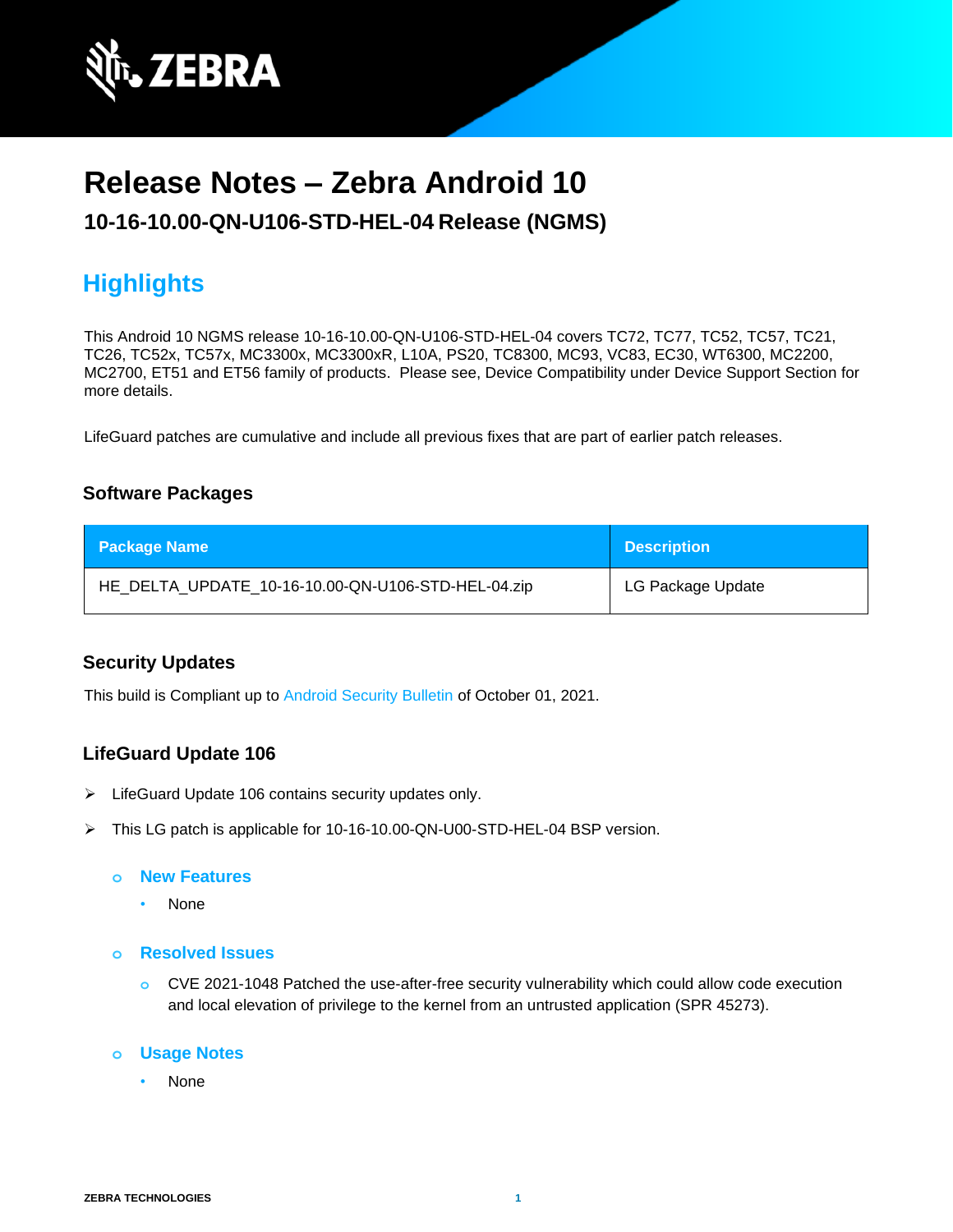

### **LifeGuard Update 104**

- ➢ This LG patch is applicable for 10-16-10.00-QN-U00-STD-HEL-04 BSP version.
	- **o** This LG Patch includes following updated components.
		- Scanning Framework: 28.11.4.0
		- WiFi: FUSION\_QA\_2\_1.3.0.040\_Q
		- Audio: 0.35.0.0
		- DataWedge: 8.2.505
		- EMDK: 9.1.3.3203
		- MXMF: 10.5.0.60
		- OSX: QCT.100.10.11.64
		- StageNow: 5.3.0.2
		- Bluetooth Pairing Utility: 3.25
		- Zebra Software License Manager: 6.0.7
		- WorryFree WiFi Analyzer: WFW\_A\_2\_6.0.0.012\_Q
		- NFC controller Firmware: 11.01.22
		- Android WebView and Chromium: 93.0.4577.62

#### **o New Features**

- Added support to set the BLE channel mask via OEMConfig and StageNow to prevent usage of channels that are known to be impacted by interference.
- Added support where admin can set partition name of Local License Server on ZSL configuration.
- Added Additional Analysis Params to the Roam Analysis events e.g., SSID, BSSID, RSSI, Channel.
- Added support for WLAN Front End Module 45868 on TC72, TC77, PS20, TC52, TC57, TC52-HC, MC93, TC83, L10A, EC30, ET51 8" & 10", ET56 8", VC83, TC52x, TC57x, CC600 and CC6000 devices.
- Added support for BT Module 22545 on TC72, TC77, TC52x, TC57x, TC52 and TC57 devices.
- Added localization support in BTPairingUtility app for French-CA, Polish, Dutch, German, Italian, Spanish, Japanese and Chinese locales.
- Added Key double click functionality and double click remapping capability for SCAN and Trigger keys on MC3300x and MC9300.
- Added support for SHIFT and ALPHA key behavior changes, W1 and W2 keycode changes for 53 key custom keypad, on MC9300.

- SPR44235 Resolved an issue wherein the SUW device provisioning was not able to update WLAN SSID using scanner.
- SPR44151 Resolved an issue wherein inconsistent touch inputs with gloves observed on ET51/ET56.
- SPR44065 Resolved an issue wherein the touch was non-responsive towards lower left portion of screen for L10A.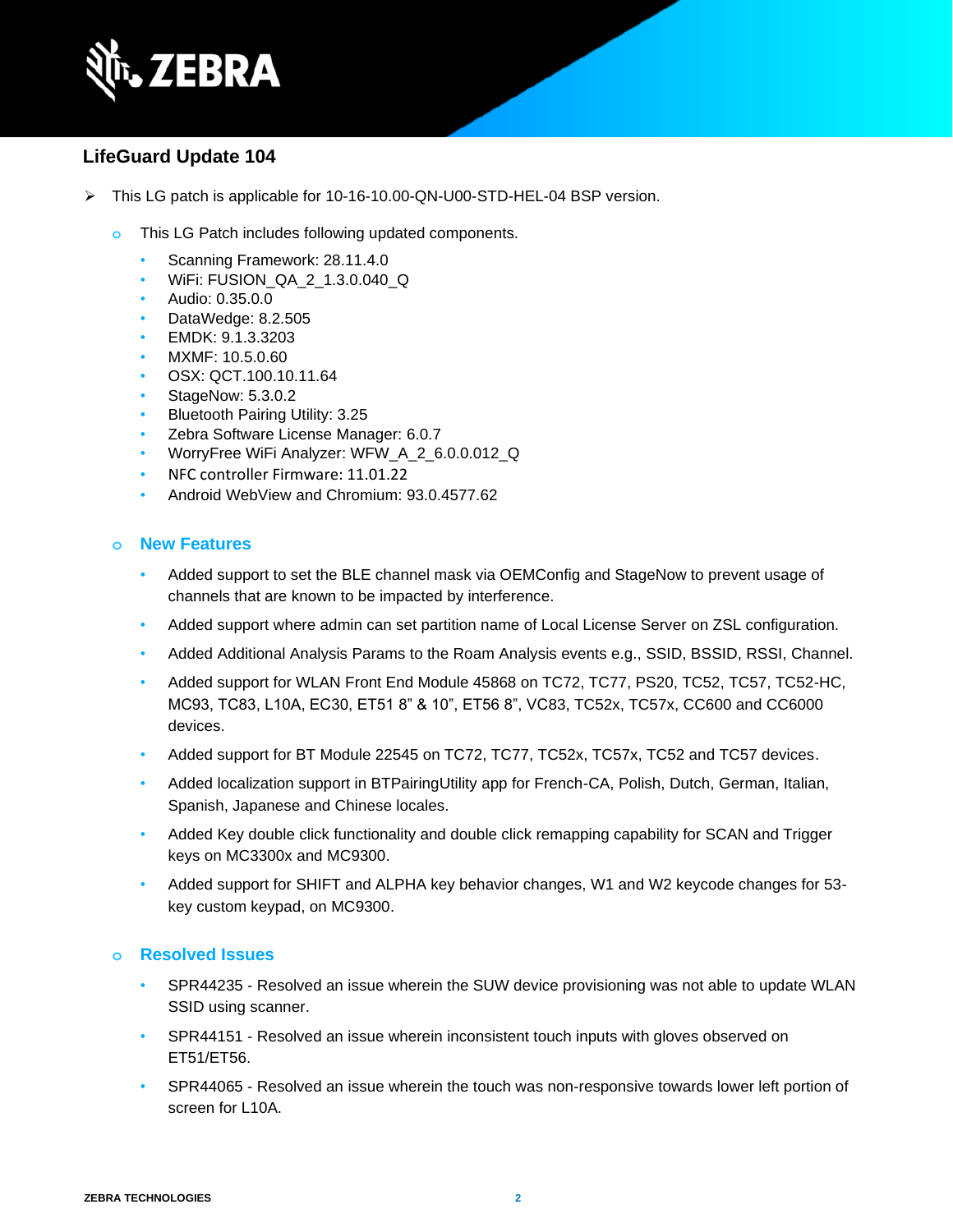

- SPR44460 Resolved an issue wherein Microsoft Teams was crashing on launch on data only SKU devices.
- SPR44265 Resolved an issue wherein Bluetooth module was showing incorrect battery usage.
- SPR44031 Resolved an issue wherein device was experiencing random touch events intermittently.
- SPR43402 Resolved an issue wherein echo was being heard while both parties are in speaker phone mode.
- SPR44015 Resolved an issue wherein WT6300 extended battery with 0% level was not charging via cradle.
- SPR44429 Resolved an issue wherein L10 was unable to wake from deep sleep mode.
- SPR44530 Resolved an issue wherein Ethernet communication was not working on some 100Mbps ethernet hub.
- SPR44335/44185 Resolved an issue wherein Apps were receiving Null value when requesting NFC adapter prior to Boot complete event.
- SPR44551 Resolved an issue wherein Apps using camera intent APIs to fetch images from camera would be turned upside on ET51 and ET56 devices.
- SPR44262 Resolved an issue wherein Scanner beam was not coming intermittently while using EMDK based App.
- SPR44833 Resolved an issue wherein Ethernet configuration was not getting applied when the device was connected to ethernet cradle.
- SPR44426 Resolved an issue wherein WFC Voice client encountered an error sometimes that required termination of call.

 $\triangleright$  LifeGuard update U104 is a Mandatory patch for devices with WLAN Front End Module 45868 & BT Module 22545

WLAN Front End Module can be identified using adb shell getprop ro.config.device.wlan fem [ro.config.device.wlan\_fem]: [QM45868]

BT Module can be identified using adb shell getprop ro.bluetooth.bt filter ro.bluetooth.bt\_filter=QM22545

## **LifeGuard Update 98**

- ➢ This LG patch is applicable for 10-16-10.00-QN-U00-STD-HEL-04 BSP version.
	- **o** This LG Patch includes following updated components.
		- Scanning Framework: 28.11.3.0
		- WiFi: FUSION\_QA\_2\_1.3.0.037\_Q
		- Audio: 0.34.0.0
		- DataWedge: 8.2.400
		- EMDK: 9.1.3.3203
		- MXMF: 10.5.0.49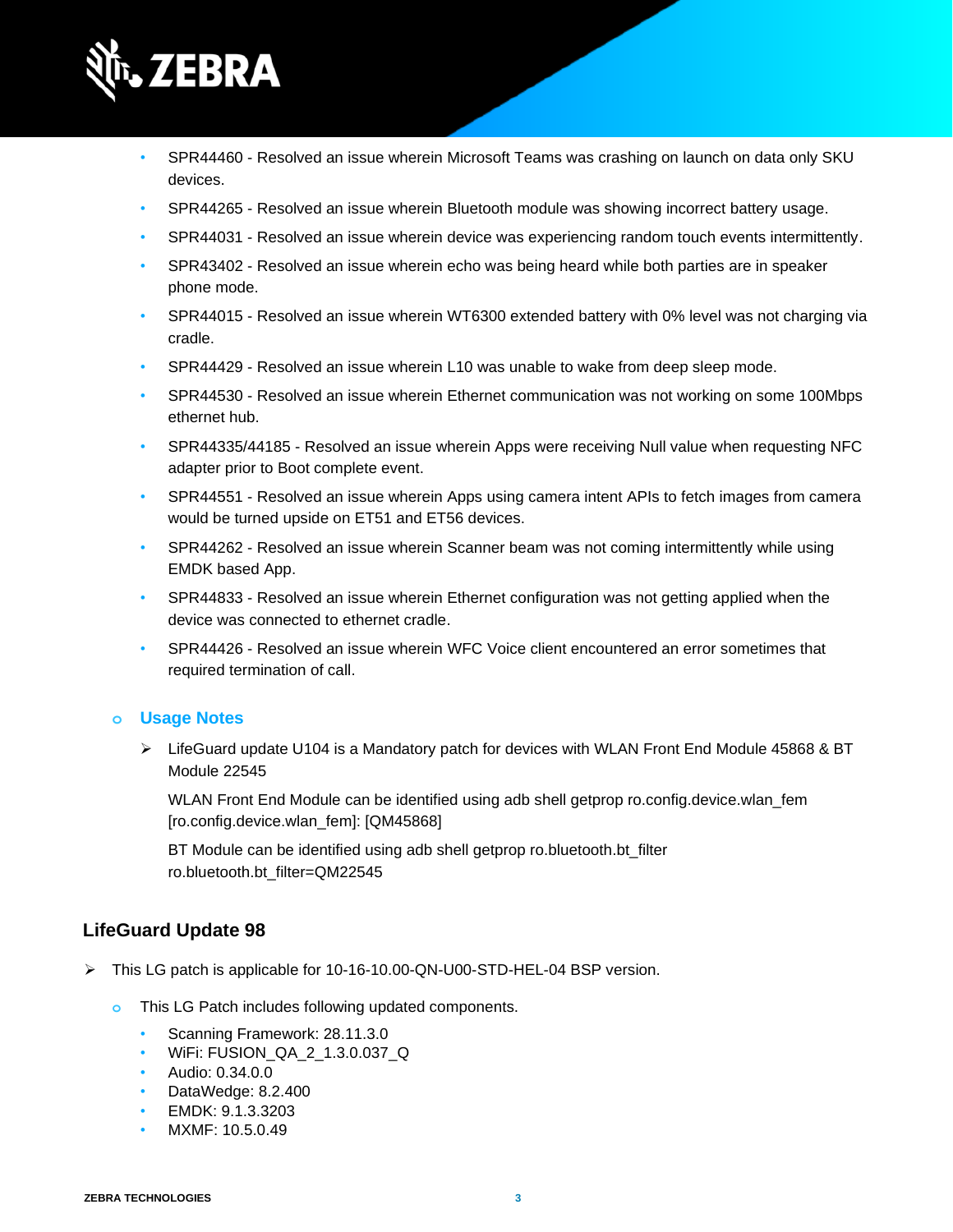

- OSX: QCT.100.10.11.62
- StageNow: 5.3.0.2
- Bluetooth Pairing Utility: 3.24
- Zebra Software License Manager: 5.0.1
- Android Webview and Chromium: 92.0.4515.105

### **o New Features**

- Added support for SHT4x humidity Sensor on MC93.
- Added support for LSM6DSM Gyroscope/accelerometer Sensor on MC3300x/MC3300xR, MC93, TC8300, and PS20 devices.
- Added support for freefall detection for TC21/TC26 Devices.
- Added support to enable SPoC (ZebraPay) and power management.
- Added support for Secondary BLE Licensing for EC50/EC55.
- Added support to configure Secondary BLE TX power to a specified value.
- Added support for admin to configure the Altbeacon Manufacturing byte of the secondary BLE.
- Adding correct protocol type for APR in tcpdump for decoding.
- Added UNII-3 band support for EU region on TC52x and TC52x-HC devices.
- Updated default display brightness and adaptive brightness is turned off OOB for EC50/EC55 devices.
- Enabled dark display theme OOB for EC50/EC55 devices.
- Haptic feedback is disabled OOB for EC50/EC55 devices.
- Updated default wallpaper for EC50/EC55 devices OOB.
- Launcher icon outline shape is updated to look rounded OOB for EC50/EC55 devices.
- Notification sound played at boot up or low battery is set to "Lalande.ogg" as default tone for EC50/EC55 devices.
- Bordered keys Gboard setting is enabled OOB for EC50/EC55 devices.
- Added support for VoWiFi for Orange.
- Added support for Vodafone UK.
- Added support for Erillisverkot Public Safety MVNO.
- Updated the APN details for Spark operator.

- SPR42999 Added support to enable ADB over Wi-Fi in Settings App.
- SPR43012 Resolved an issue wherein USB based bin file staging was intermittently not working.
- SPR43592 Resolved an issue wherein application flickering is observed when enabling/disabling RxLogger using adb command.
- SPR43683 Resolved an issue wherein USB to Serial Port converter was not working on a 3rd party cradle.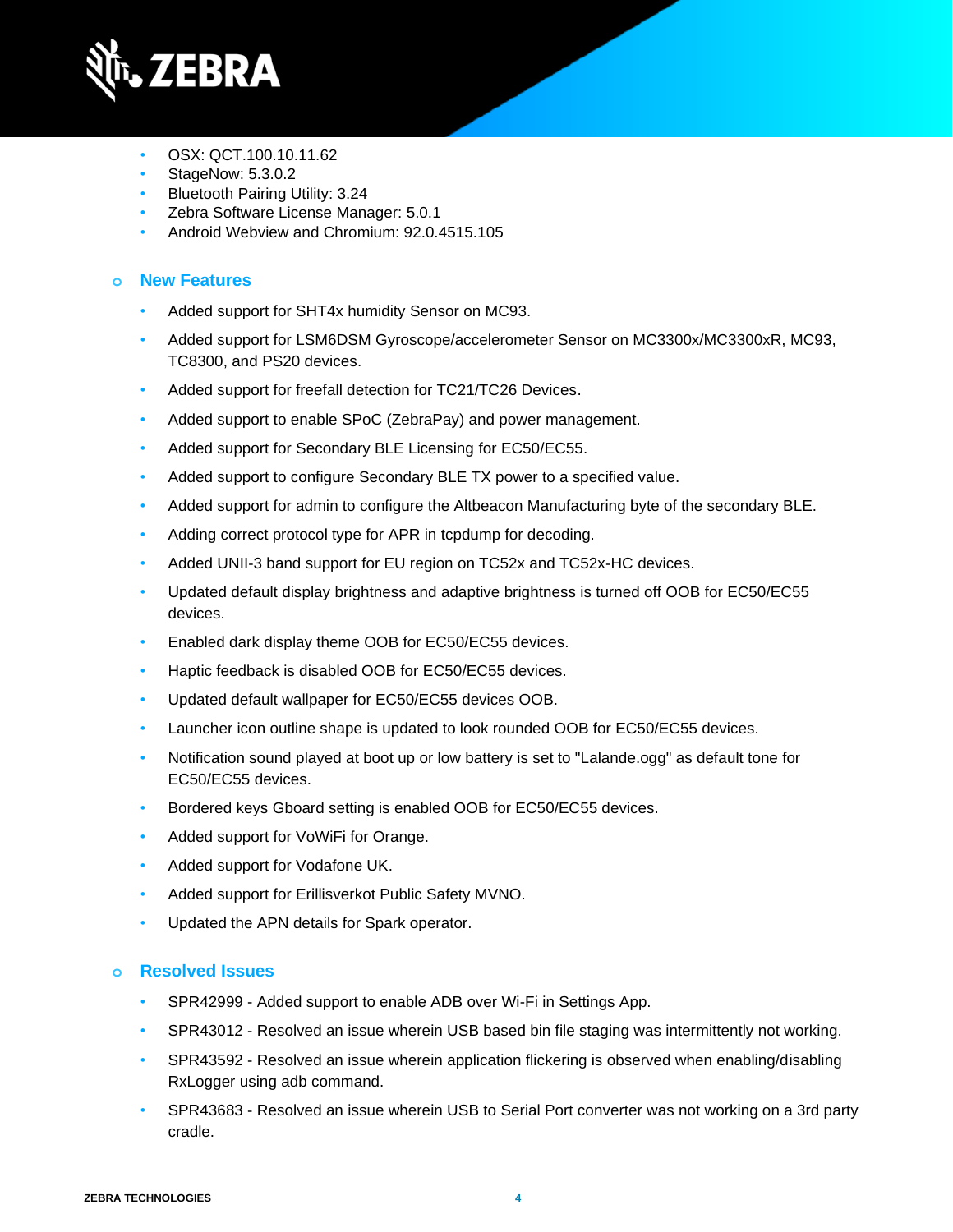

- SPR41910 Resolved an issue wherein first touch was not working correctly after resume.
- SPR43738 Updated the APN details for Telenor operator.
- SPR43291 Resolved an issue wherein Advertising BLE beacons were not able to reach Max power.
- SPR43841 Resolved an issue wherein PTT calls would sometimes not terminate with the release of the button.
- SPR43800 Resolved an issue wherein scanner was not working after resume when Time release was set.
- SPR43627 Resolved an issue wherein device was rebooting after pairing to an unsupported scanner.
- SPR43931 Resolved an issue wherein scanning into chromium browser with multiple tabs open would switch between tabs.
- SPR41882 Resolved an issue wherein it was not possible to provision the device using QR code with EXTRA\_PROVISIONING\_WIFI\_PROXY\_HOST and EXTRA\_PROVISIONING\_WIFI\_PROXY\_PORT details.
- SPR43802 Resolved an issue wherein OS update initiated through StageNow immediately after boot use to fail intermittently.
- SPR44265 Resolved an issue wherein a modem restart would acquire wakelock and cause battery consumption.
- SPR43940/43916 Resolved an issue wherein DNS alias could not be resolved.
- SPR44260/44261 Resolved an issue wherein PTT call was not getting released when the PTT headset button was released.
- SPR44078 Resolved an issue wherein ET51 device with powerpack battery inserted is sometimes cycling quickly between charging/discharging from AC or expansion battery.
- SPR43236 Resolved an issue wherein device Intermittently not able to get GPS Location after reboot.
- SPR44059 Resolved an issue wherein creating a new WEP-encrypted SSID from StageNow Wi-Fi Manager, "WEP-104" (128bit) cannot be configured correctly on MX 10.2.
- SPR43907 Resolved an issue wherein NTP Sync interval was not getting updated through StageNow.
- SPR43148 Resolved an issue wherein configuring WLAN Channels in range format through OEMConfig use to fail.
- SPR43358 Resolved an issue wherein first created profile after deleting the default profile, does not connect automatically.

- ➢ To identify the LSM6DSM Gyroscope/accelerometer sensor on the device users can check the **ro.config.device.gyro** property using getprop command from adb.
	- a. Devices with LSM6DSM sensor will have [ro.config.device.gyro] = 8.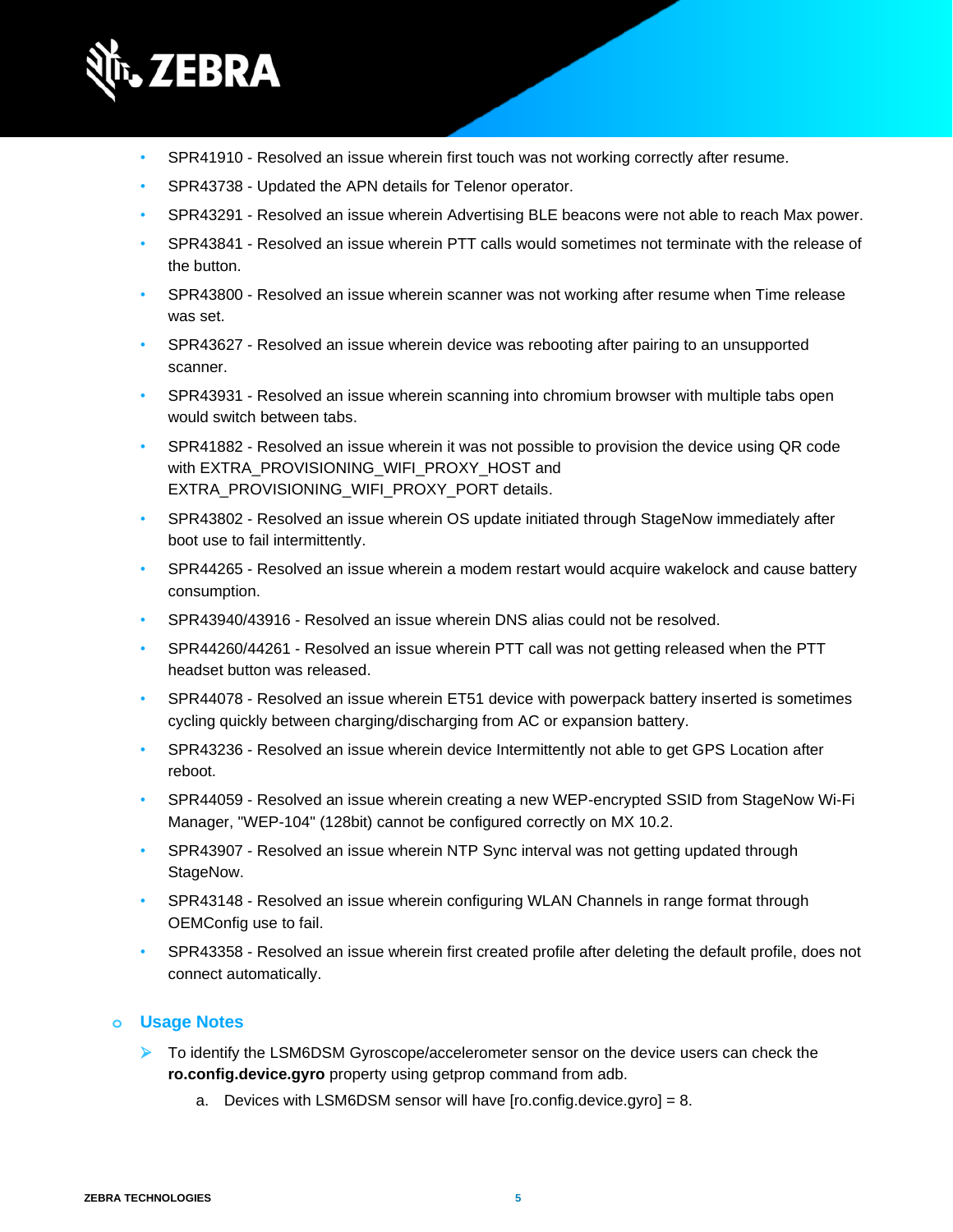

- b. Devices with LSM6DSM sensor will list sensor type as LSM6DSM on "Settings-->About phone-->SW components-->Gyroscope" or "Settings-->About phone-->SW components -- >Accelerometer".
- ➢ To identify the SHT4x humidity sensor on the device users can check the **ro.config.device.sku** property using getprop command from adb.
	- a. Devices with for SHT4x humidity sensor will have [ro.config.device.sku] = 522 or 523.
	- b. Devices with SHT4x humidity sensor will list HW ID as 522 or 523 on "Settings-->About phone -->SW components-->HW ID".
- ➢ MC3300x/MC3300xR LSM6DSM G-sensor devices require 10-16-10.00-QN-U98-STD-HEL-04 or higher to ensure full G-sensor functionality.
- ➢ The MC93 devices with SHT4x Humidity Sensor require 10-16-10.00-QN-U98-STD-HEL-04 or higher to ensure full humidity sensor functionality.
- ➢ While downgrading MC93 SHT4x humidity sensor devices from Android 10 to Oreo, only the 01.30.04 Lifeguard Update 35 & above is supported. The Full image of 01.30.04 and the Lifeguard Update 35 must be installed together using the UPL process.

#### **LifeGuard Update 90 (Not Released for ET51 and ET56)**

➢ This LG patch is applicable for 10-16-10.00-QN-U00-STD-HEL-04 BSP version.

#### **o New Features**

- None
- **o Resolved Issues**
	- Added fix for multiple vulnerability issues (FragAttack) with respect to Fragmentation and Forging attacks.
- **o Usage Notes**
	- None

#### **LifeGuard Update 86 (Released only for ET51 and ET56)**

- ➢ This LG patch is applicable for 10-16-10.00-QN-U00-STD-HEL-04 BSP version.
	- **o New Features**
		- Added support for display IC G101QAN01.1 on ET51/ET56 10" devices.

#### **o Resolved Issues**

• None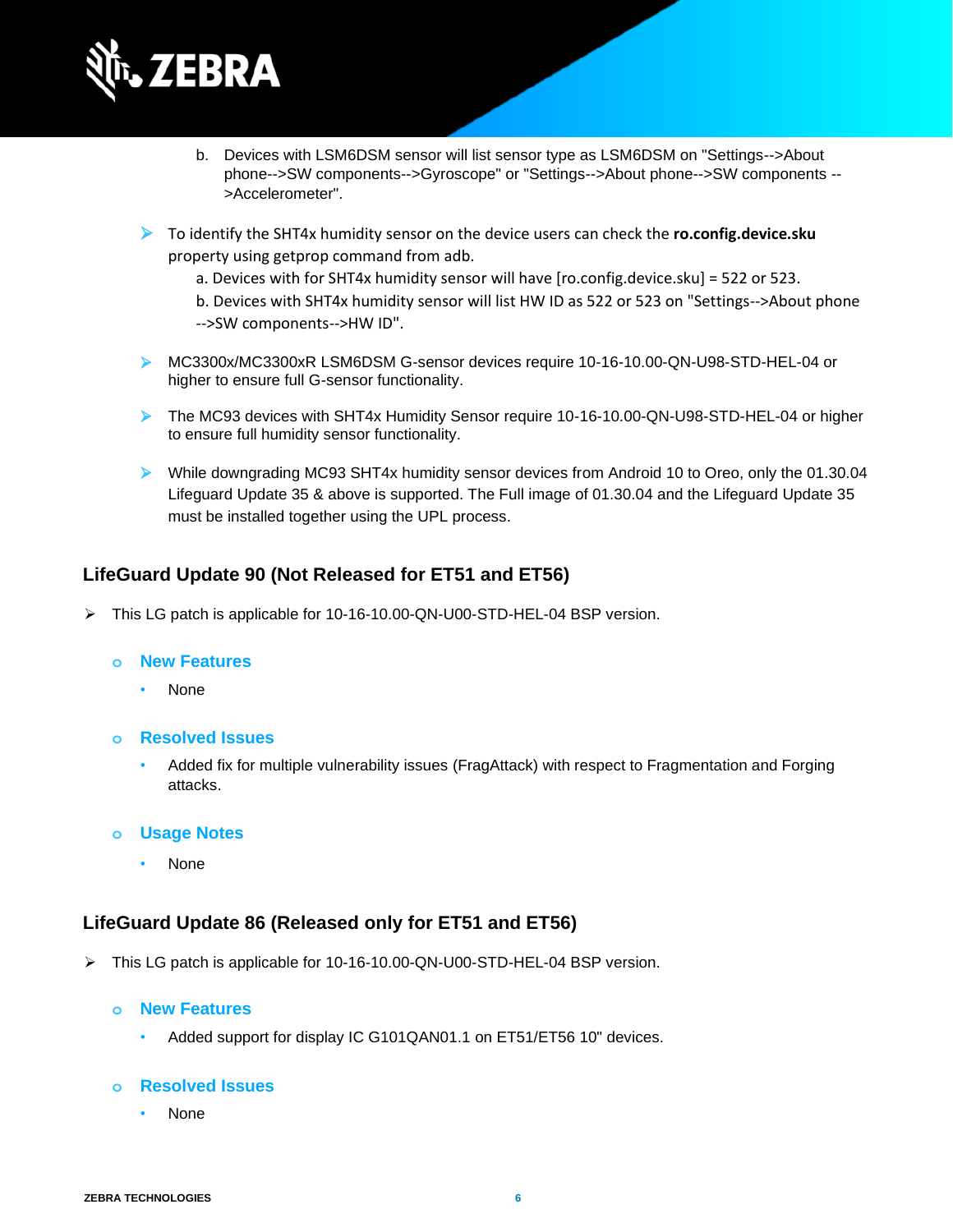

• ET51/ET56 10" devices with display IC G101QAN01.1 cannot be downgraded to BSPs below 10-16- 10.00-QN-U00-STD-HEL-04 and require 10-16-10.00-QN-U86-STD-HEL-04 as a mandatory update.

To identify display type, users can check 'ro.config.device.display' property using getprop command from adb.

- $\circ$  Devices with display IC G101QAN01.1 will have [ro.config.device.display] = 702
- o Devices with display IC G101QAN01 will have [ro.config.device.display] = 701

#### **LifeGuard Update 79**

- ➢ This LG patch is applicable for 10-16-10.00-QN-U00-STD-HEL-04 BSP version.
	- **o** This LG Patch includes following updated components.
		- Scanning Framework: 28.11.2.0
		- WiFi : FUSION\_QA\_2\_1.3.0.032\_Q
		- WorryFree WiFi Analyzer : WFW\_QA\_2\_6.0.0.006\_Q
		- Audio: 0.33.0.0
		- DataWedge: 8.2.308
		- EMDK: 9.1.0.3200
		- MXMF: 10.4.0.18
		- OSX: QCT.100.10.6.58
		- StageNow: 5.2.0.4
		- Zebra Data Service: 10.0.3.1001
		- MSRN: 2.02
		- OemInfo: 9.0.0.331
		- Bluetooth Pairing Utility: 3.23

#### **o New Features**

- Added support for LSM6DSM Gyroscope/accelerometer Sensor on TC72/TC77, TC52/57 and TC52x/TC57x devices. This LifeGuard patch supports the different pin configuration of the new Gsensor (LSM6DSM). In testing, the combination of new G-sensor with earlier versions of Android has not shown any performance, functionality, or device degradation.
- Dotcode Erasure Parameter Support is added.
- Dot Code Decoder Support is Added for RS5100 BT Scanner.
- Added Support for NG SimulScan using Camera.
- PL5000 Zback Scanner support is added for ET51/ET56 devices.
- Added support for Integrated Scanner Frame SKU ET51CE-L21E-SFCN with Zebra PL5000 decoder, which replaces Zebra PL3307 decoder.
- Added Feature in ZDS to support the collection of top RAM consumption per application.
- Added Feature in ZDS to support the collection of identity of the application that initiated the scan.
- Remove dependency on Enterprise partition in OEMInfo application to reduce the security risk.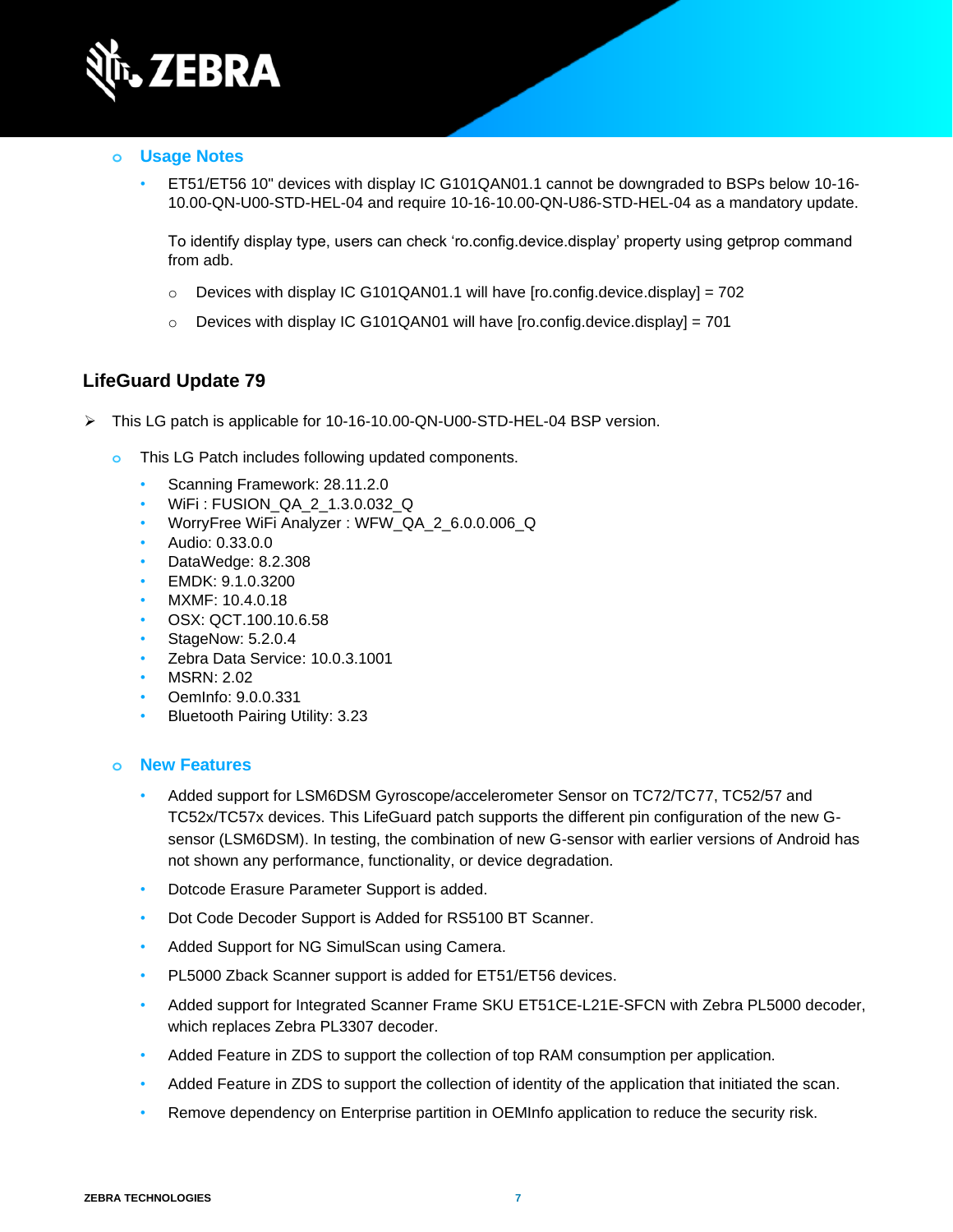

- Added integrated licensing feature for VoD Application. User needs to apply valid license to use the app.
- WFW VoIP Analysis SIP-RTP Enhancement.
- Granting Special permissions for EMM Device Owner application while Provisioning device.
- Added support to provide location updates based on the specified minimum distance travelled for both WGS84 and non WGS84 formats.
- Integration of custom feature CSP to add ability to enable or disable custom features.
- Added a feature to handle the network issue of ARP Requests not getting response from backend network.
- Added a feature to detect low RSSI conditions and scenarios and allow device to do quick recovery from the low RSSI state.
- Added support to enable/disable eSIM provisioning feature using CellularMgr CSP.

- SPR41891 Resolved an issue where device disables the profiles permanently when wrong credentials are entered.
- SPR41911 Resolved an issue where it was not possible to set "false" value to protector param in TouchMgr CSP.
- SPR41725 Resolved an issue where intermittently DataWedge would scan barcodes even when in suspend state.
- SPR41886 Resolved an issue where Latin character set QR barcodes were not being decoded.
- SPR41912 Resolved an issue where Intermittent print failures were observed using LinkOS SDK application.
- SPR42980 Resolved an issue where device was not able to read Mifare classic 4K card.
- SPR40219 Resolved an issue where MSI barcodes were not getting decoded.
- SPR41824 Resolved an issue where WWAN data connection failures were reported due to incorrect APN configuration settings.
- SPR43359 Resolved an issue where display would intermittently fail to turn on upon power key press.
- SPR41623 Resolved an issue where TC52 was displaying incorrect magnetometer values.
- SPR41881 Resolved an issue where a permission that was not supported originally on OS was not regranted to application upon newer OS update that supported those permissions.
- SPR41003 Resolved an issue where BlueParrott headset connected to ET51 was picking up voice from a farther distance.
- SPR43717 Resolved an issue where intermittently Airplane mode was enabled after an improper Battery Swap.
- SPR41841 Resolved an issue where Keyboard volume notification level icon was missing in MC33 Brick SKUs.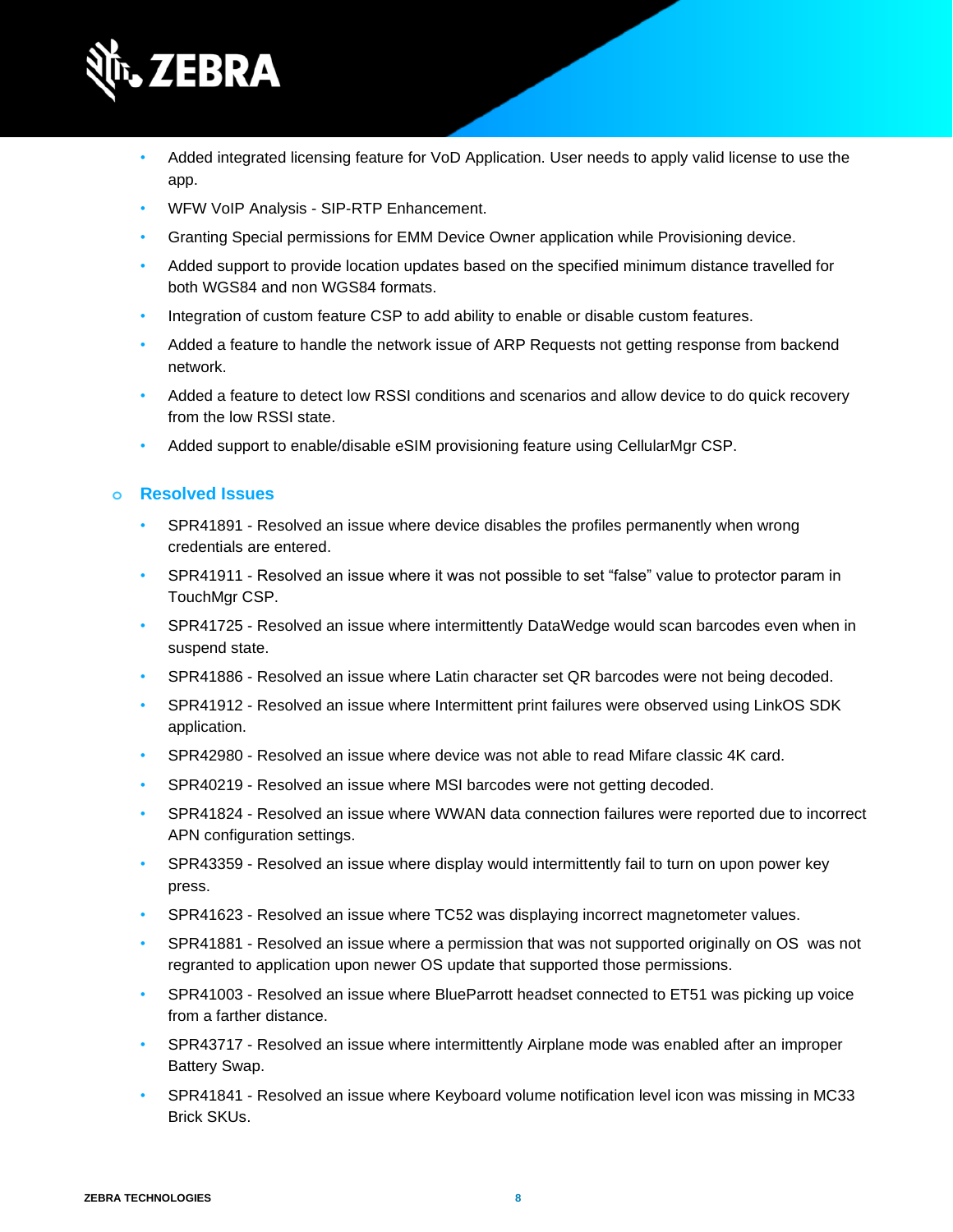

- SPR43358 Resolved an issue where first created profile using WIFI CSP after deleting the default profile, does not connect automatically.
- SPR41400 Resolved an issue where key remapping was not working for modifier keys in Bundle mode for OEMCONFIG.
- SPR41116 Resolved an issue where user was unable to configure Code128 Ignore FNC4 param from Datawedge on ET51, ET56 with Zback and Integrated Scanner.
- SPR43533 Resolved an issue where display goes black on TC72 and TC77 with 4770 scan engines.
- Integrated a VPN security fix for Common Criteria mode.
- Default password for MSRN App has been set to empty.

- ➢ To identify the LSM6DSM Gyroscope/accelerometer sensor on the device users can check the **ro.config.device.gyro** property using getprop command from adb.
	- c. Devices with LSM6DSM sensor will have [ro.config.device.gyro] = 8.
	- d. Devices with LSM6DSM sensor will list sensor type as LSM6DSM on "Settings-->About phone-->SW components-->Gyroscope" or "Settings-->About phone-->SW components - ->Accelerometer".
- ➢ Support for Zebra PL5000 decoder with integrated scanner frame requires 10-16-10.00-QN-U79-

STD-HEL-04 or higher to ensure full scanner functionality.

#### **LifeGuard Update 72 (Released only for ET51 and ET56)**

- ➢ This LG patch is applicable for 10-16-10.00-QN-U00-STD-HEL-04 BSP version.
	- **o** This LG Patch includes following updated components.
		- Scanning Framework: 28.10.0.0
	- **o New Features**
		- Added support for Zebra Scanner Expansion Back ZBK-ET5X-10SCN7-02, ZBK-ET5X-8SCN7-02, that supports the SE4770 scan engine.
	- **o Resolved Issues**
		- None
	- **o Usage Notes**
		- None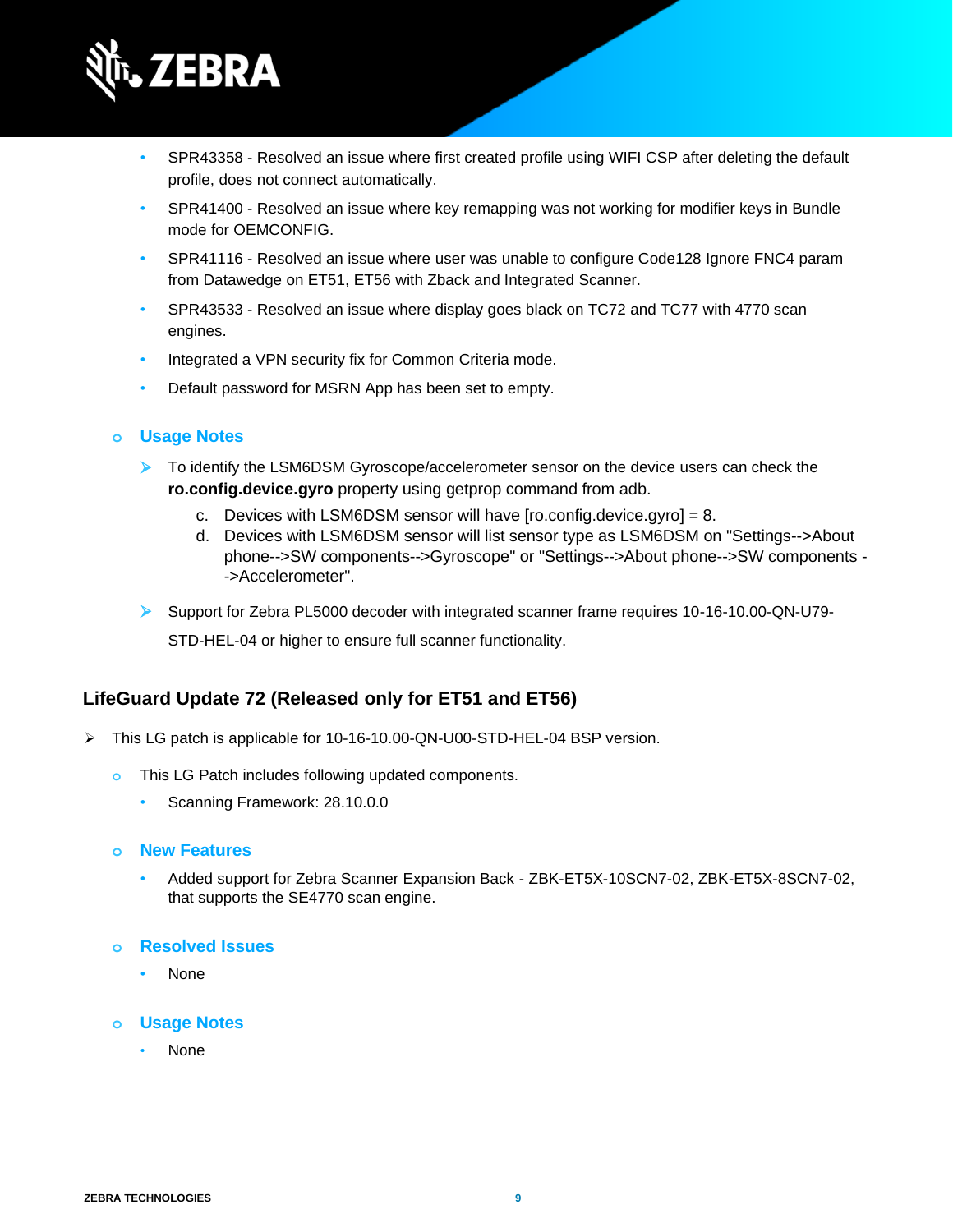

## **LifeGuard Update 44 (Not Released for ET51 and ET56)**

- ➢ This LG patch is applicable for 10-16-10.00-QN-U00-STD-HEL-04 BSP version.
	- **o** This LG Patch includes following updated components.
		- Audio: 0.31.0.0
		- Bluetooth Pairing Utility: 3.20
		- DataWedge: 8.2.211
		- EMDK: 9.0.3.3003
		- License Manager and License Agent: 5.0.0 and version 5.0.0.5.0.0
		- MXMF: 10.3.0.18
		- OSX: QCT.100.10.5.58
		- Scanning Framework: 28.9.8.0
		- StageNow: 5.1.0.1

#### **o New Features**

- Added support for Keyboard Audible Feedback feature on MC3300x, MC3300xR, MC9300, MC2200, MC2700 and VC8300 and ability to control volume of Keyboard Audible Feedback by MDM.
- Added support to enable/disable DHCPv6 feature using DHCPOptionMgr CSP. Stateful DHCPv6 helps Admins track and block network abuses. With stateful DHCPv6 a client is likely to keep a stable IP as long as it stays on the same network.
- Added support to see SAM Bridge FW Version in SW Component.
- Added support to enable Low level NFC NCI Logging to get detailed logs for NFC scenarios for debugging purpose, logs are included as part of RxLogger logs.
- Added support in OemInfo to allow customer applications and sideloaded applications to read BT MAC address.
- Provided additional option for the user to change the touch panel mode configuration from Power Menu without going into settings menu once it is enabled using the CSP file.
- Added support for Multibarcode Automatic group identification.
- Added support for Multibarcode Read only specific barcodes.
- Added support to remove Bluetooth pairing list.

- SPR-40819 : Resolved an issue wherein 7-bit ASCII encoded data matrix code was not getting decoded.
- SPR-41039 : Updated the APN details for Bulgarian operator A1.
- SPR-40216 : Resolved an issue wherein flash LED temperature was very high when torch was turned ON for a longer duration.
- SPR-38667 : Resolved an issue wherein user was unable to remotely browse files over VPN.
- SPR-40400 : Resolved an issue wherein device was losing WWAN connectivity at higher temperatures.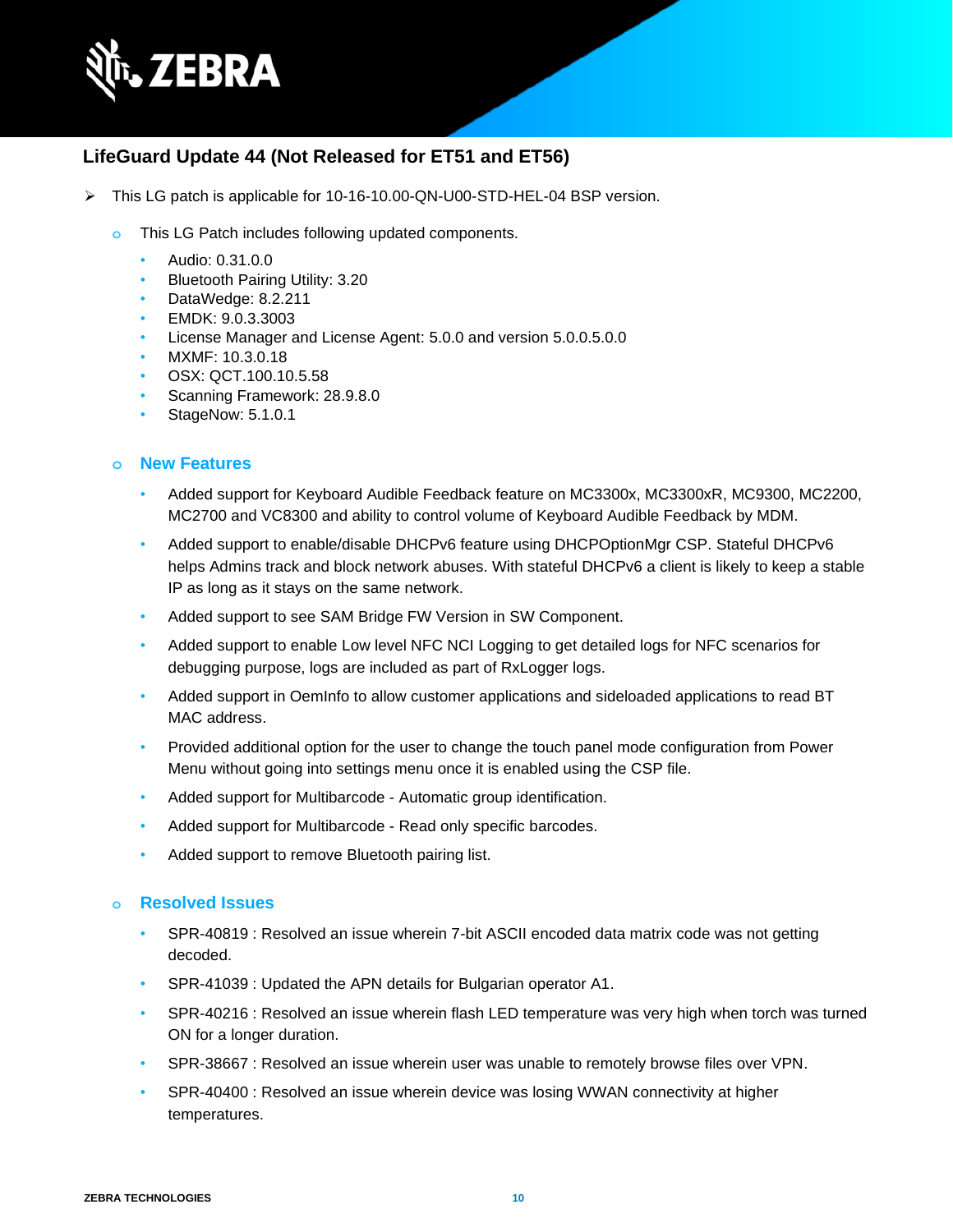

- SPR-41255 : Resolved an issue wherein devices were getting struck in recovery screen during MDM enrollment.
- SPR-41056 : Resolved an issue wherein SIM not detected toast message used to appear even with a valid SIM.
- SPR-39513 : Resolved an issue wherein intermittently display would not turn on upon wakeup from suspend.

SPR-39544 : Resolved an issue where eMMC health was not being retrieved correctly on certain flash part.

- SPR-41094 : Resolved an issue wherein during a call, user gets echo while the other user was on speaker mode.
- SPR-41144 : Resolved an issue wherein the EMM Enrollment was not working over ethernet connection.
- SPR-41622 : Resolved an issue wherein additional touch events were occurring for a single touch press.
- SPR-38739 : Resolved an issue wherein streaming of certain MP3 files used to fail.
- SPR-41400 : Resolved an issue wherein key remapping was not working for CTRL and other advanced key modifiers using OemConfig.
- SPR-41578 : Added support for enabling/disabling "key press sounds" via StageNow.
- SPR-41397 : Resolved an issue wherein intermittently WLAN failed to turn On.
- SPR-39082 : Resolved an issue wherein Intermittent loss of Ethernet connection is observed.
- SPR-41260 : Resolved an issue wherein third-party VPN Apps were unable to access certificates (installed via StageNow/MX) on the device resulting in not able to connect to the server.
- SPR-41915 : Enabled Serial Port Comm API support.
- Fixed an issue wherein device crash was seen when STC SIM was inserted.

#### **o Usage Notes**

• None

#### **LifeGuard Update 16 (Not Released for ET51 and ET56)**

➢ This LG patch is applicable for 10-16-10.00-QN-U00-STD-HEL-04 BSP version.

#### **o New Features**

- None
- **o Resolved Issues**
	- None
- **o Usage Notes**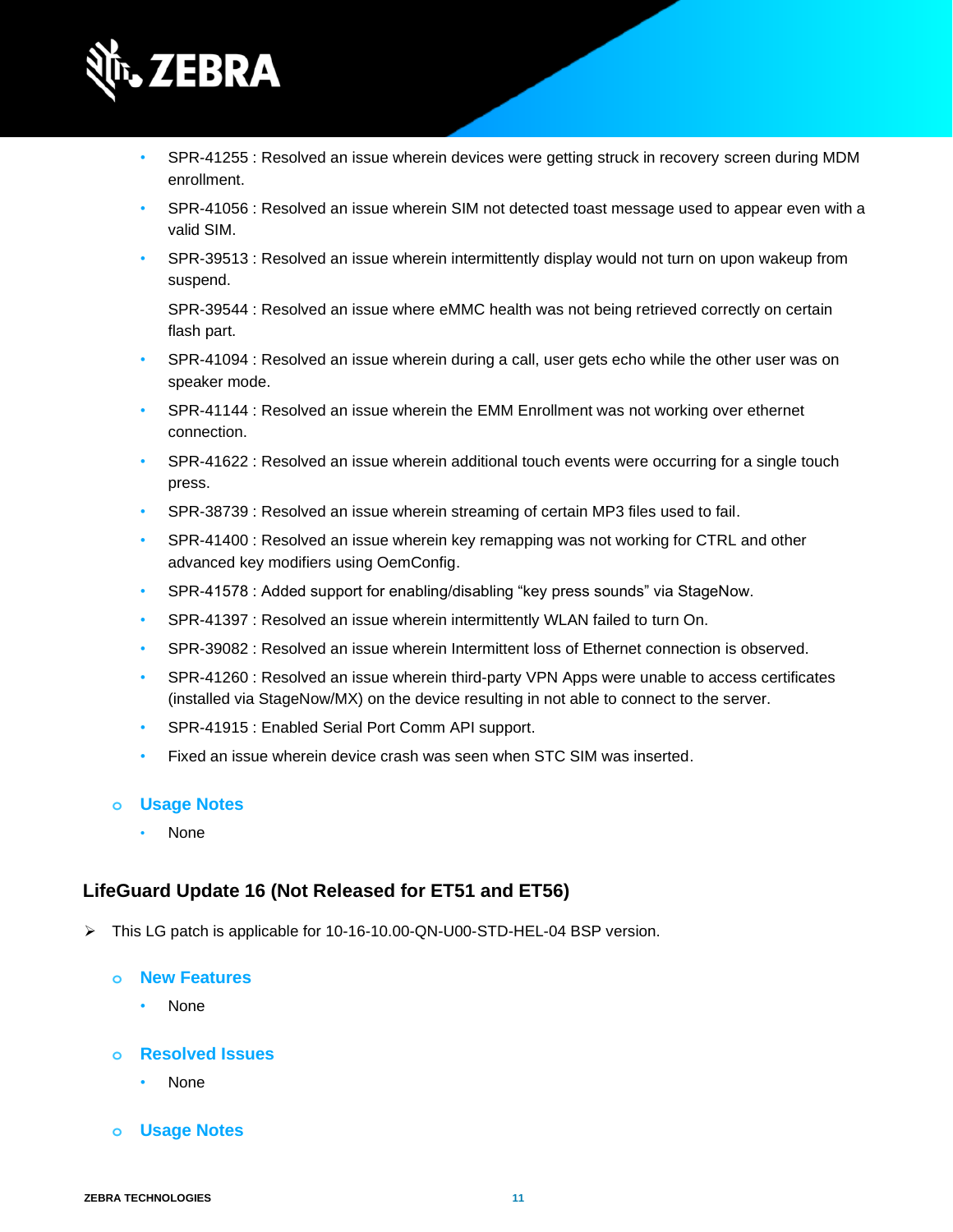

• None

## **Version Information**

Below Table contains important information on versions

| <b>Description</b>          | <b>Version</b>                                       |
|-----------------------------|------------------------------------------------------|
| <b>Product Build Number</b> | 10-16-10.00-QN-U106-STD-HEL-04                       |
| <b>Android Version</b>      | 10                                                   |
| Security Patch level        | October 1, 2021                                      |
| <b>Component Versions</b>   | Please see Component Versions under Addendum section |

# **Known Constraints**

- Picture quality of the image taken with 'Night Mode' in low-light conditions is poor.
- Trigger Modes: Presentation Read Mode is preferred over Continuous Read Mode. If using Continuous Read mode, use a lower illumination brightness setting (e.g. 2) to ensure the scanner can work without interruption.
- "Red Eye Reduction" feature disables the camera flash in the device. Hence, to enable the camera flash please disable the 'Red Eye Reduction' feature.
- EMM does not support agent persistence in OS dessert downgrade scenario.
- Reset packages of Oreo and Pie should not be used on devices running with A10 software.
- In-order to avoid any inconsistencies in Settings UI it is recommended to wait for a few seconds after the device boots up.
- Transparent blue overlay in camera view –numeric, character or ENTER key presses in camera view will make this blue overlay appear. The camera is still functional; however, the view is covered with the blue overlay. To clear this, press the TAB key to move the control to a different menu item or close the camera app.
- In case of an OS upgrade from a s/w version having higher security patch level to a s/w version having lower security patch level, user data will be reset.
- TC5x flash LED temperature is too high when torch is on for long time.
- Unable to scan remote company network using ES file explorer over VPN.
- In case USB flash drives are not getting detected on VC8300 after reboot on USB-A port, re-insert the USB flash drive after the device is fully powered up & on home screen.
- On WT6300 with RS4000 & RS5000 usage, the DataWedge option "Keep enabled on suspend" (in Profiles > Configure scanner settings) shall NOT be set, user can set "Trigger Wakeup and Scan"(in Profiles > Configure scanner settings > Reader params) for single trigger wake and scan functionality.
- When phone app is being disabled using MDM and user tries to reboot the device, user might see **Recovery Screen** with "Try again" and "Factory data reset" options. Select option "Try again" to continue the reboot process. Do not select option "Factory data reset", as it will erase the user data.
- After upgrading from Oreo to A10, Device shows "SD card setup" notification, which is expected behavior from AOSP.
- After upgrading from Oreo to A10, staging fails on few packages, user must update package names accordingly and make use of the profiles or create new staging profiles.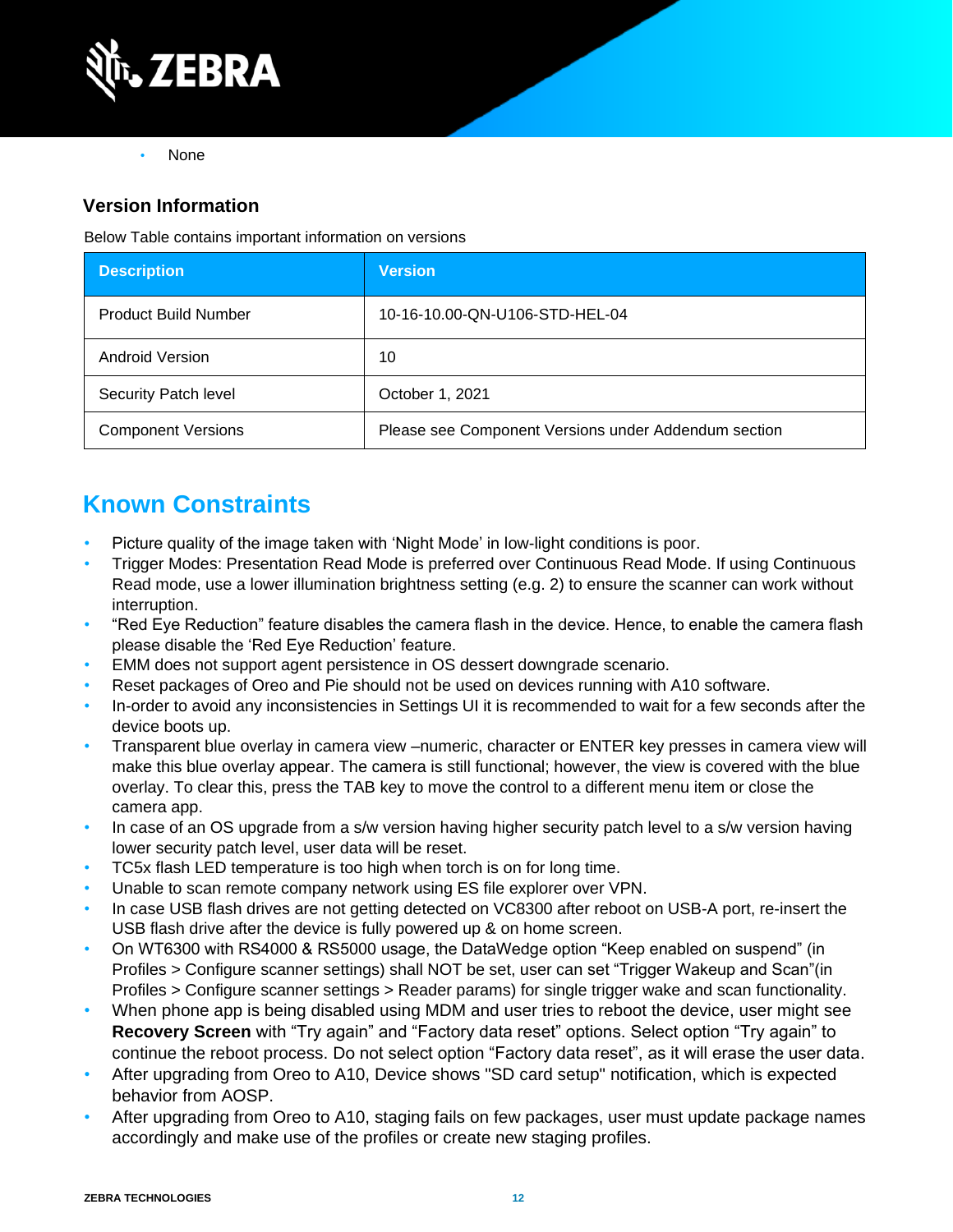

- At the very first time, DHCPv6 enable through CSP is not reflecting until user disconnect/reconnect to the WLAN profile.
- Support for ZBK-ET5X-10SCN7-02 and ZBK-ET5X-8SCN7-02 (SE4770 scan engine devices) is not available with software released before 10-16-10.00-QN-U72-STD-HEL-04.

# **Important Links**

[Installation and setup instructions](https://www.zebra.com/content/dam/zebra_new_ia/en-us/software/operating-system/helios/a10-os-update-instructions.pdf) (if the link does not work please copy It to browser and try)

Note: "As part of IT security best practices, Google Android enforces that the Security Patch Level (SPL) for the new OS or patch must be the same level or a newer level than the OS or patch version currently on the device. If the SPL for the new OS or patch is older than the SPL currently on the device, then the

device will enterprise reset and wipe all user data and settings including user network configurations and remote management tools which would render the device inaccessible over a network."

[Zebra Techdocs](http://techdocs.zebra.com/)

[Developer Portal](http://developer.zebra.com/)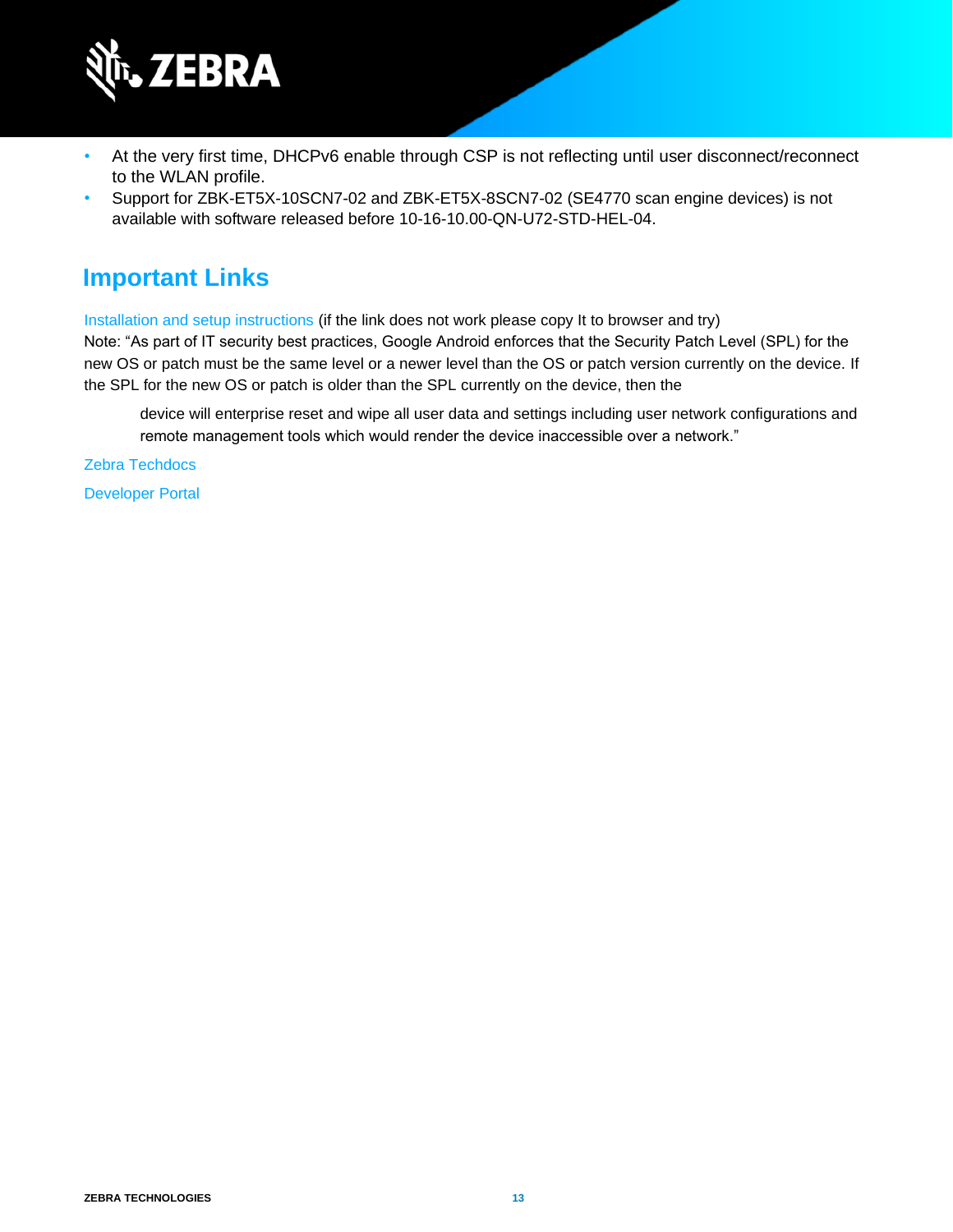

# **Device Support**

# **Device Compatibility**

This software release has been approved for use on the following devices.

| <b>Device</b><br><b>Family</b> | <b>Part Number</b>                                                                                                                                                      |                                                                                                                                                                         | <b>Device Specific</b><br><b>Manuals and Guides</b> |
|--------------------------------|-------------------------------------------------------------------------------------------------------------------------------------------------------------------------|-------------------------------------------------------------------------------------------------------------------------------------------------------------------------|-----------------------------------------------------|
| <b>TC21</b>                    | TC210K-02A222-CN<br>TC210K-02B212-CN<br>TC210K-02A423-CN                                                                                                                | TC210K-06B224-CN<br>TC210K-02B412-CN                                                                                                                                    | <b>TC21 Home Page</b>                               |
| <b>TC26</b>                    | TC26CK-12A222-CN<br>TC26CK-12B212-CN<br>TC26CK-12B432-CN                                                                                                                | TC26CK-16B224-CN<br>TC26CK-12A423-CN                                                                                                                                    | <b>TC26 Home Page</b>                               |
| <b>PS20</b>                    | PS20J-B2G2CN00<br>PS20J-P4G2CN00                                                                                                                                        | PS20J-P4H2CN00                                                                                                                                                          | PS20 Home Page                                      |
| MC3300x                        | MC330L-SL3EA3CN<br>MC330L-SH3EA3CN<br>MC330L-GL3EA3CN<br>MC330L-GH3EA3CN<br>MC330L-GE3EA4CN<br>MC330L-GJ2EA4CN<br>MC330L-GJ3EA4CN<br>MC330L-GJ4EA4CN<br>MC330L-GL3EA4CN | MC330L-SE3EA4CN<br>MC330L-SK3EA4CN<br>MC330L-SA3EA4CN<br>MC330L-SJ4EA4CN<br>MC330L-SJ2EA4CN<br>MC330L-SJ3EA4CN<br>MC330L-RL2EA4CN<br>MC330L-RL3EA4CN<br>MC330L-SG3EA4CN | MC3300x Home Page                                   |
| <b>MC3300xR</b>                | MC339U-GF4EA4CN<br>MC333U-GJ4EA4CN                                                                                                                                      | MC339U-GE4EA4CN                                                                                                                                                         | <b>MC3300xR Home Page</b>                           |
| <b>TC52</b>                    | TC520K-2PEZU4P-CN                                                                                                                                                       |                                                                                                                                                                         | <b>TC52 Home Page</b>                               |
| TC52 HC                        | TC520K-2HEZU4P-CN                                                                                                                                                       |                                                                                                                                                                         | <b>TC52 HC Home Page</b>                            |
| <b>TC52X</b>                   | TC520K-2XFMU6P-CN                                                                                                                                                       |                                                                                                                                                                         | <b>TC52X Home Page</b>                              |
| TC57X                          | TC57HO-3XFMU6P-CN                                                                                                                                                       |                                                                                                                                                                         | <b>TC57X Home Page</b>                              |
| <b>L10A</b>                    | RTL10B1-xxxxxxxxxxCN<br>Note: 'x' Stands for wild card for<br>different configurations                                                                                  |                                                                                                                                                                         | <b>L10A Home Page</b>                               |
| <b>TC8300</b>                  | TC83B0-6005A510CN<br>TC83B0-2005A510CN<br>TC83B0-3005A510CN<br>TC83B0-2005A61CCN<br>TC83B0-3005A61CCN                                                                   | TC83BH2205A710CN<br>TC83BH3205A710CN<br>TC83B0-4005A610CN<br>TC83B0-5005A610CN                                                                                          | <b>TC8300 Home Page</b>                             |
| MC9300                         | MC930B-GSEEG4CN                                                                                                                                                         | MC930P-GFEBG4CN                                                                                                                                                         | MC9300 Home Page                                    |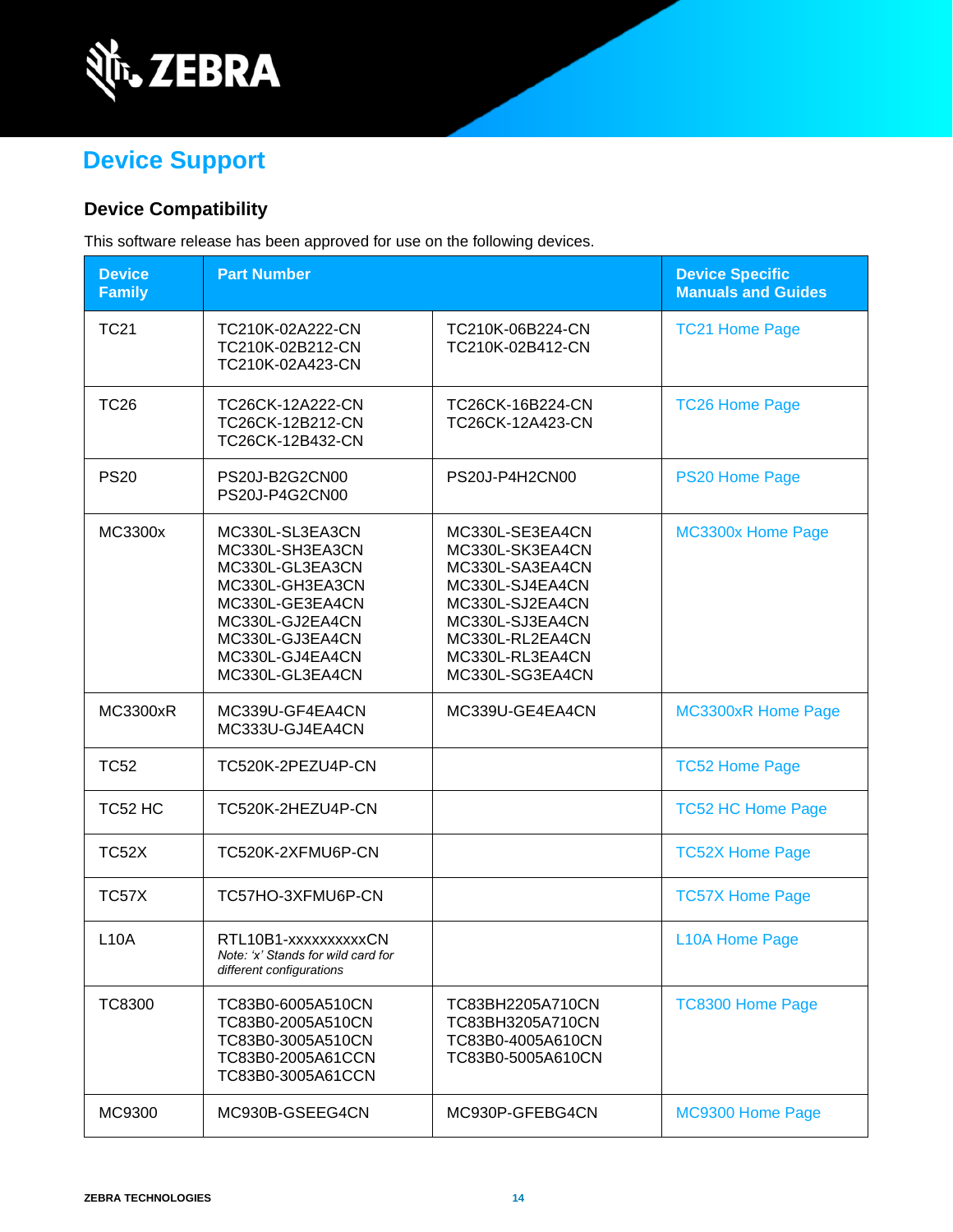

|             | MC930B-GSCDG4CN<br>MC930B-GSEDG4CN<br>MC930B-GSADG4CN<br>MC930B-GSACG4CN<br>MC930P-GFADG4CN<br>MC930P-GFEDG4CN<br>MC930B-GSHDG4CN<br>MC930P-GFCDG4CN<br>MC930P-GFCBG4CN<br>MC930P-GSFDA4CN | MC930P-GFABG4CN<br>MC930P-GFHBG4CN<br>MC930P-GFHDG4CN<br>MC930P-GSGBA4CN<br>MC930P-GSGDA4CN<br>MC930P-GSWBA4CN<br>MC930P-GSWDA4CN<br>MC930P-GSFDG4CN<br>MC930B-GSECG4CN |                       |
|-------------|--------------------------------------------------------------------------------------------------------------------------------------------------------------------------------------------|-------------------------------------------------------------------------------------------------------------------------------------------------------------------------|-----------------------|
| VC8300      | VC83-08SOCQBABBACN                                                                                                                                                                         | VC83-08FOCQBABBACN                                                                                                                                                      | VC8300 Home Page      |
| EC30        | EC300K-2SA2ACN                                                                                                                                                                             |                                                                                                                                                                         | <b>EC30 Home Page</b> |
| <b>TC72</b> | TC720L-0ME24B0-CN<br>TC720L-02E24B0- CN                                                                                                                                                    | TC720L-0ME24B0-CN<br>TC720L-02E24B0- CN                                                                                                                                 | <b>TC72 Home Page</b> |
| <b>TC77</b> | TC77HL-5ME24BG-CN                                                                                                                                                                          | TC77HL-52E24BDCN                                                                                                                                                        | <b>TC77 Home Page</b> |
| <b>TC57</b> | TC57HO-2PEZU4P-CN                                                                                                                                                                          |                                                                                                                                                                         | <b>TC57 Home Page</b> |
| WT6300      | WT63B0-TS0ANECH                                                                                                                                                                            | WT63B0-KS0ANECH                                                                                                                                                         | WT6300 Home Page      |
| MC2200      | MC220K-3B3S4CN                                                                                                                                                                             | MC220J-3A3S2CN                                                                                                                                                          | MC2200 Home Page      |
| MC2700      | MC220J-3A3S2CN<br>MC220K-3B3S4CN                                                                                                                                                           | MC27CJ-3A3S2CN<br>MC27CK-3B3S4CN                                                                                                                                        | MC2700 Home Page      |

# **Addendum**

# **Component Versions**

| <b>Component / Description</b>   | <b>Version</b> |
|----------------------------------|----------------|
| <b>Linux Kernel</b>              | 4.4.205        |
| AnalyticsMgr                     | 2.4.0.1254     |
| Android SDK Level                | 29             |
| Audio (Microphone and Speaker)   | 0.35.0.0       |
| <b>Battery Manager</b>           | 1.1.7          |
| <b>Bluetooth Pairing Utility</b> | 3.25           |
| Camera                           | 2.0.002        |